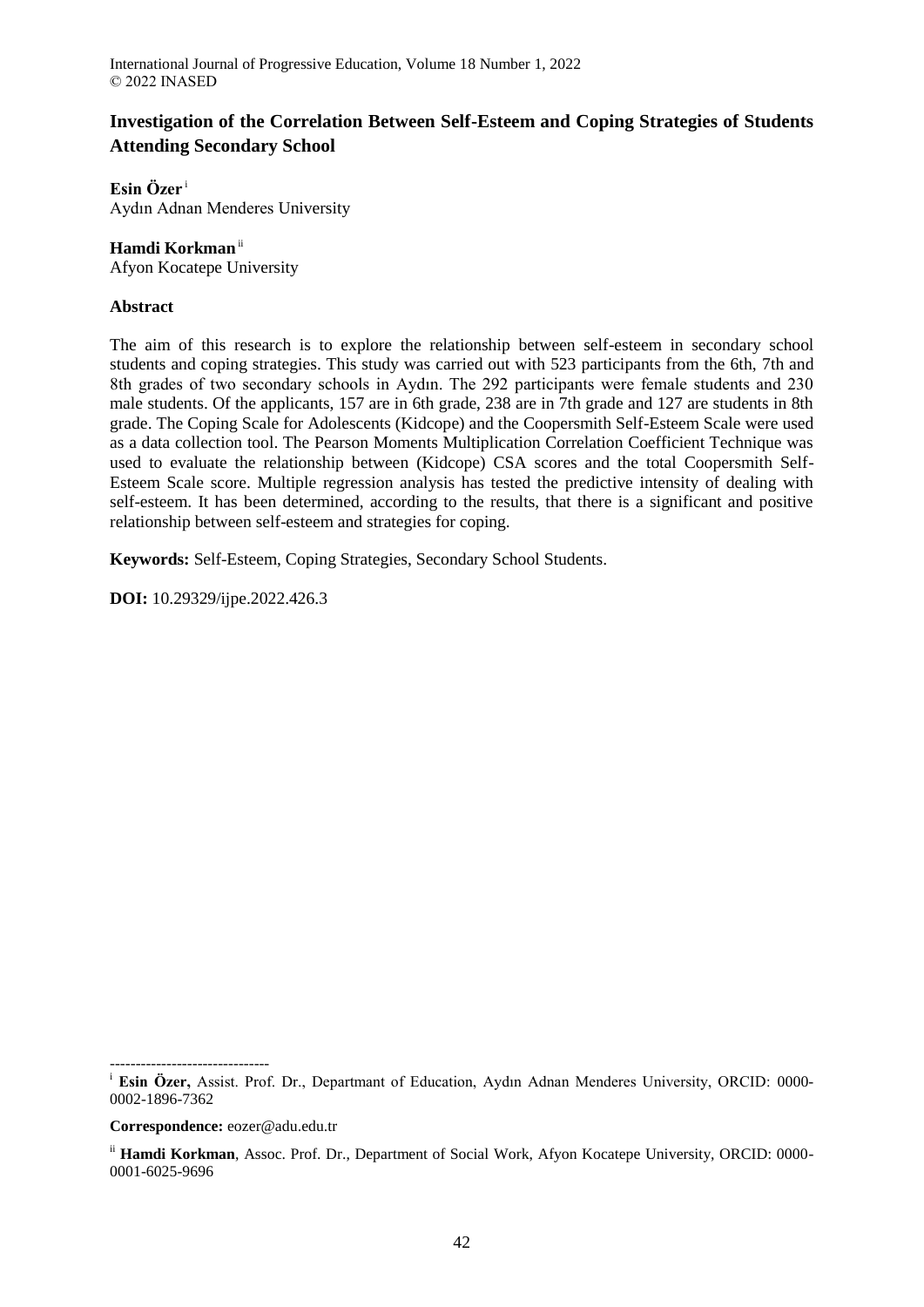## **INTRODUCTION**

One of the most important developmental stages in people's lives is adolescence, which takes place between childhood and adulthood (Shullman & Ben-Artzi, 2003). Adolescence is a period in which a young individual experiences many biological, psychological, social changes and developments. Adolescents constitute an important group, especially in preventive mental health studies, since it is a transition period between childhood and adulthood in which brand-new adaptations occur (Yavuzer, 2005). Adolescence is an important critical period in the development of the individual and the transition from childhood to adulthood in which the individual becomes independent, creates new relationships, develops social skills, and learns behaviors that extend to the rest of their lives.

Self-esteem plays a very important role in adolescence period. Self-esteem is closely related to the definition of mental, mental health and life goals. The formation and development of self-esteem constitutes the adolescent and its relationship with the world around it, its competence and the quality of the activities shown (Minev, Petrova, Mineva, Petkova & Strebkova, 2018).

Self-esteem, which is defined as an individual's self-worth, belief that he is competent and equipped to achieve his goals, and is not only related to academic success but also to conditions such as life satisfaction and happiness (Taku & McDiarmid, 2015). Self-esteem is part of our personality and is a personal sensitivity that comes from our achievements in situations where we challenging life (Minev, Petrova, Mineva, Petkova & Strebkova, 2018). Individuals with high self-esteem are individuals who make every effort to be happy, healthy, productive and successful, who do not hesitate to do more challenging activities, act more determined and more determined to cope with the difficulties they encounter, and show a positive attitude towards themselves (Coleman and Hendry, 1999). High self-esteem in adolescents attracts attention with its aspect that leads to psychological well-being, better social relationships, higher academic success and decreases the occurrence of emotional problems. In addition, self-esteem is a motivating factor in adolescents' search and practices for self-realization (Petrulye, 2019).

Physical and social changes that occur during adolescence cause fluctuations in self-esteem and low self-esteem affects adolescents' susceptibility to depressive states. Low self-esteem is not only a disturbing emotion, but also plays a role in the emergence of psychopathological conditions ranging from anxiety to psychosis (Masselink, 2018). Individuals with low self-esteem are anxious, pessimistic, have a negative perspective about the future, and expect failure, attributing more worthlessness and inadequacy to themselves when they fail (Balat & Akman, 2004). Individuals with low self-esteem are individuals who are suspicious of their own abilities, sensitive to failure, and who experience intense burnout (Orth,2016). Individuals with low self-esteem have difficulties in accepting praise and criticism, give up their job at the slightest disappointment, avoid making new experiments, and are highly affected by negative peer behaviors towards themselves (Yavuzer, 2000).

Low self-esteem is considered a risk factor. When the individual does not "position" himself as valuable, he or she faces many problems such as addiction, eating disorder, unhealthy relationship problems, poor communication skills, negative thinking, failure at school and work, and inability to use coping skills effectively. Therefore, enhancing low self-esteem leads to positive results such as increasing psychological well-being and producing desired changes in human behavior (Leary, 1996).

The crucial role of self-esteem continues to attract the attention of researchers. In some studies, self-esteem was found to be associated with self-efficacy (Güler & Bedel,2018), computer addiction (Aydıner, 2017), life satisfaction (Akcan, 2018), social skill level and locus of control (Çutuk,2017), parent attitudes (Gürler,2017), hopelessness (Karataş&Çakar,2011), perceived social support (Bedel&Kutlu,2018), psychological resilience (Sarıkaya,2015), psychological well-being (Çelenk & Peker,2020), social emotional health and empathy (Petrulyte, Guogiene, and Rimiene, 2019).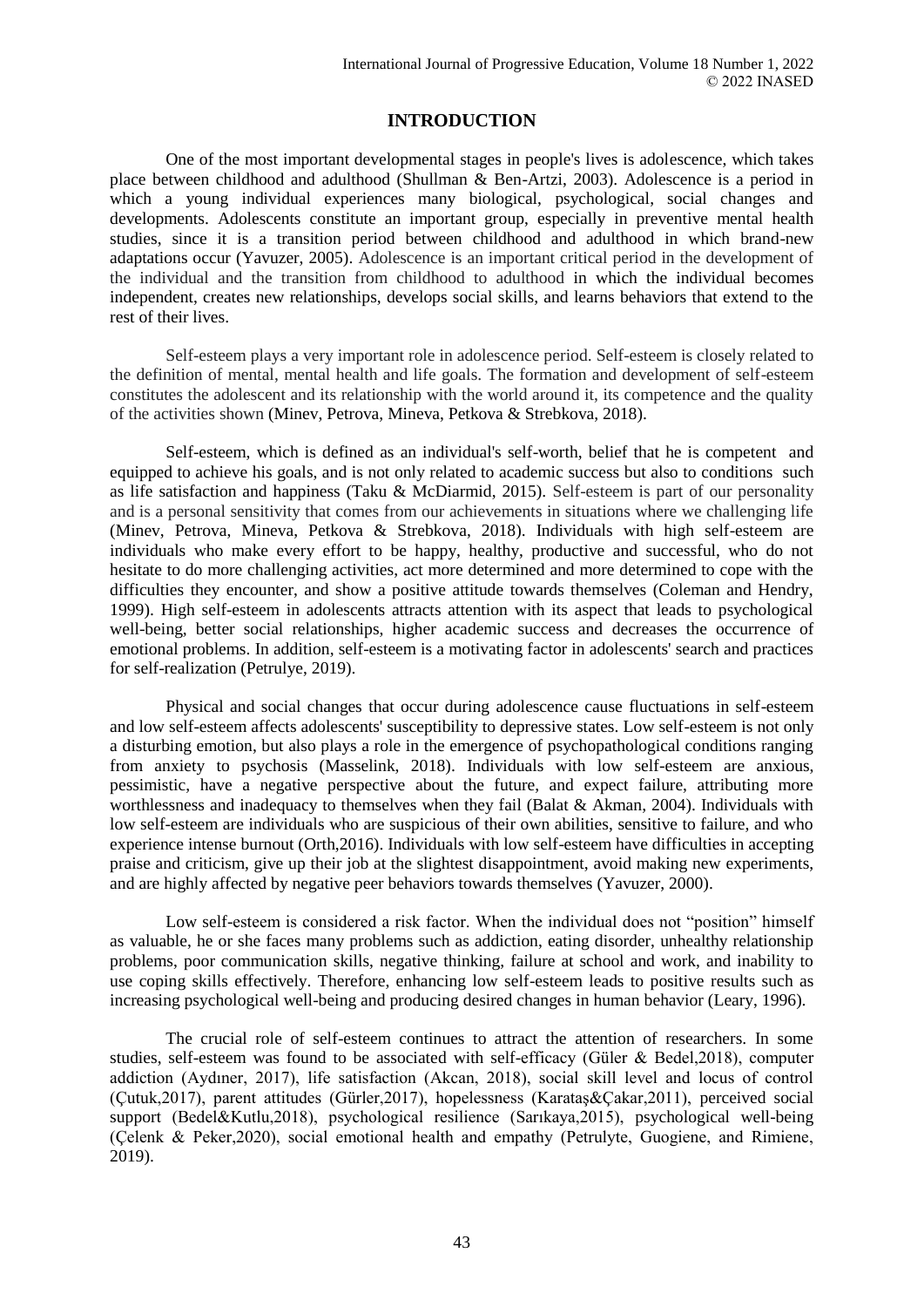The use of active coping strategy, which draws attention as a characteristic of individuals with high self-esteem, includes defining the problem, thinking about solution options, applying and evaluating, brings highly effective and functional results for the individual. It is assumed that effective coping evokes high self-esteem caused by high-quality psychological responses triggered by behavior (Bednar, 1989). The characteristics of individuals with high self-esteem, such as making every effort to be happy, healthy, productive and successful, not hesitating to do more challenging activities, and being able to cope with the difficulties they encounter more decisively (Coleman & Hendry, 1999), also in individuals with developed coping strategies. It draws attention as they are the features encountered.

Individuals are faced with problems of different nature in many areas of life, including school. Coping skills are very important for individuals to interpret these problems they encounter and to solve them successfully and effectively. Coping strategies are a dynamic process that includes individual, cognitive, emotional and behavioral responses that are used to reduce the sources of events or factors that cause stress or psychological distress and to combat their negative effects.

The coping strategy to be used draws attention with its structure that varies from situation to situation (Lazarus & Folkman, 1984). The process of choosing a coping strategy depends on the stressor itself and the person's coping with it. When individuals perceive the source of stress as controllable, they use problem-focused coping strategies to solve the problem, but when they perceive the stressful situation as uncontrollable, emotion-focused coping strategies become operational as an attempt to manage the situation (Carver, Scheier, & Weintraub, 1989).

Spirito, Stark, and Williams (1988) classified the coping strategies used by adolescents as active coping, negative coping and avoidant coping strategies.

Active coping strategy: Stands out as a constructive coping strategy. It takes a positive attitude towards the problems, it consists of defining and understanding the problem, generating solution options, deciding which solution to apply and evaluating the results.

Avoiding coping strategy: It has non-functional features in problem-solving, such as avoiding problems, not taking action to solve them.

Negative coping strategy: It includes features such as perceiving the problem as a threat, not believing that it can be solved, and blaming oneself and others (Bedel & Kutlu, 2018).

Coping strategies that secondary school students implement in case of problems they confront have an important role (Positive coping lead to better psychological and mental health status among students) among the development tasks expected to be completed in the fields of individual and social development. In schools, a broad range of planning and implementation of facilitates for the purpose of early intervention and prevention in order to support adolescents academically, personal and social development. This kind of preventive implementations is also important in terms of being included within the scope of the Ministry of General Directorate of Special Education and Guidance and Counseling Services (2017).

In this study, in secondary school students; It is aimed to examine the relationship between self-esteem and coping strategies. It is thought that the results to be obtained from the study will contribute to self-esteem and coping strategies literature, as well as preventive and developmental guidance literature. Within the scope of this aim, a response to the following sub-goals wanted to search.

1) Is there a significant relationship between students' self-esteem scores and coping strategies scores?

2) Do students' self-esteem scores significantly predict coping strategies?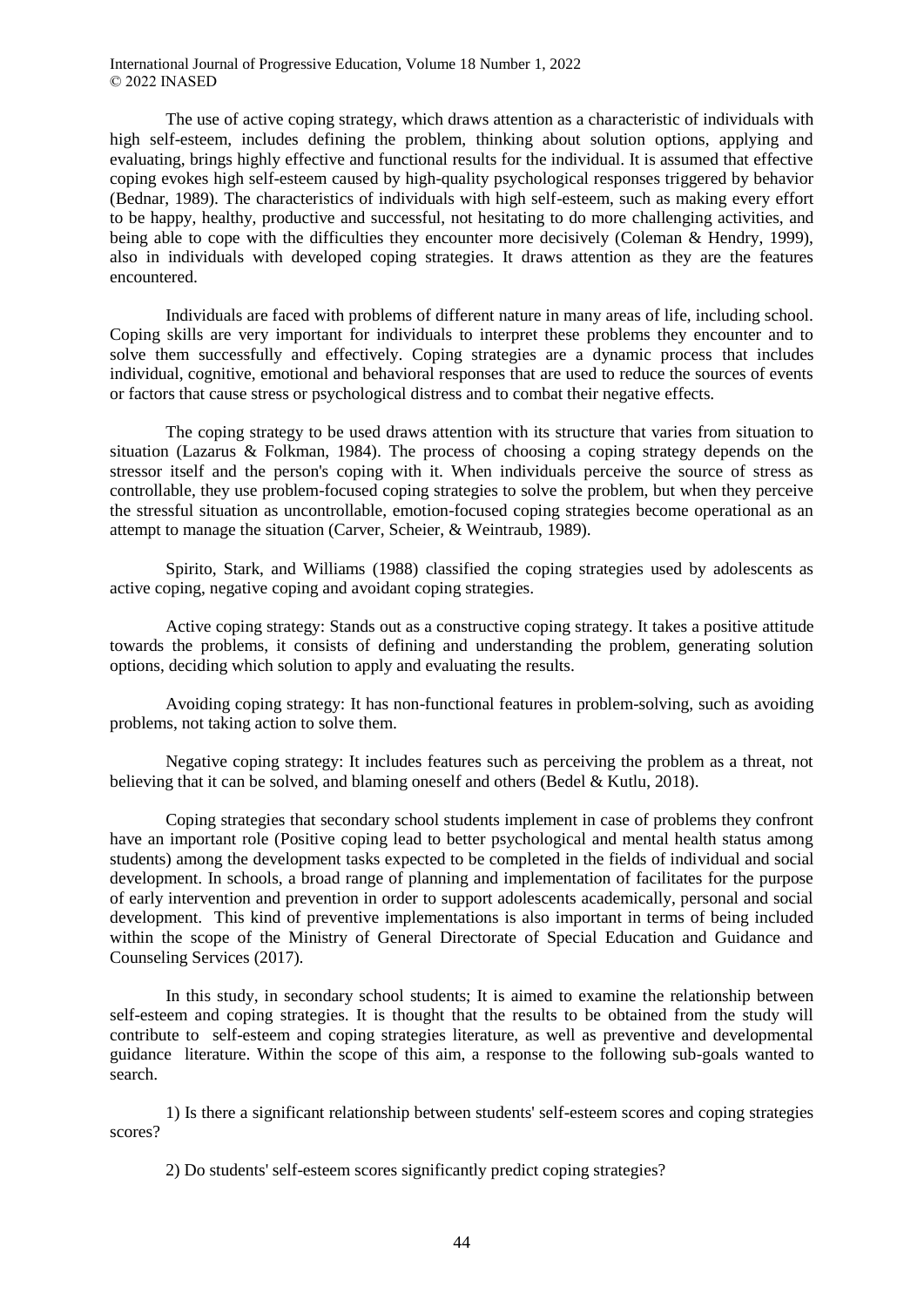The results obtained in this study are expected to guide psychological counselors working in schools, to organize preventive guidance and psychological counseling programs. Planning and implementations for early intervention and prevention in schools are fundamental studies for psychological counselors.

#### **METHOD**

#### **Research Model**

This study was designed in a correlational design to reveal in the relationship between selfesteem and coping strategies. The correlational design is used to determine whether there is a relationship between two or more variables, and if so, what level it is (McMillan & Schumacher, 2006). The dependent variable in the research is coping strategies, independent variable is self-esteem.

#### **Participants**

This study was carried out with 523 participants from the 6th,7th and 8th grades of two secondary schools in Aydın. The demographic information of the participants is given in Table 1 below.

#### **Table 1. Demographic information of participants**

| Gender |     | $\%$ | Grade | N   | $\%$ |
|--------|-----|------|-------|-----|------|
| Male   | 230 | 44.2 | 6th   | 157 | 30.2 |
| Female | 292 | 55.8 | 7th   | 238 | 45.5 |
| Total  | 523 | 100  | 8th   | 127 | 24.3 |
|        |     |      | Total | 523 | 100  |

As seen in Table 1, the participants consist of 523 students, 230 males (44.2%) and 292 females (55.8%). In addition, when the distribution according to the classes is examined, it is seen that 157 of the participants (30.2%) are 6th grade, 238 (45.5%) are 7th grade and 127 (24.3%) are 8th grade students.

## **Data Collection Tools**

## **Kidcope**

The Coping Scale for Adolescents which was developed by Spirito, Starkand, and Williams (1988) and known as KIDCOPE in the international literature, was adapted into Turkish by Bedel, Işık and Hamarta (2014). Kidcope consists of 3 subscales: active coping, avoidant coping and negative coping. Internal consistency reliability coefficient of Kidcope was found as .72 for active coping, .70 for avoidant coping and .65 for negative coping. The test-retest reliability coefficient, which was evaluated three weeks apart, was found as  $r = .66$  for active coping,  $r = .61$  for avoidant coping, and r = .76 for negative coping. These results show that the Turkish form of the three-factor Kidcope is a valid and reliable measurement tool.

## **Coopersmith Self-Esteem Scale**

Coopersmith's self-esteem scale was used to determine students' self-esteem levels. The scale was developed by Coopersmith (1967) and it was adapted to Turkish by Aksoy (1992) and Pişkin (1996). The scale, which consists of 25 items, consists of expressions marked in "like me" or "not like me". In order to make an evaluation over 100 points, positive statements are scored as 4 and negative statements are scored as 0 points. Positive expression items in this form of the scale; These are the 1st, 4th, 5th, 8th, 9th, 14th, 19th and 20th items. Negative expression items are; 2., 3., 6., 7., 10., 11., 12., 13., 15., 16., 17., 18., 21., 22., 23., 24., 25. items. There is no clear limit on the scale showing low or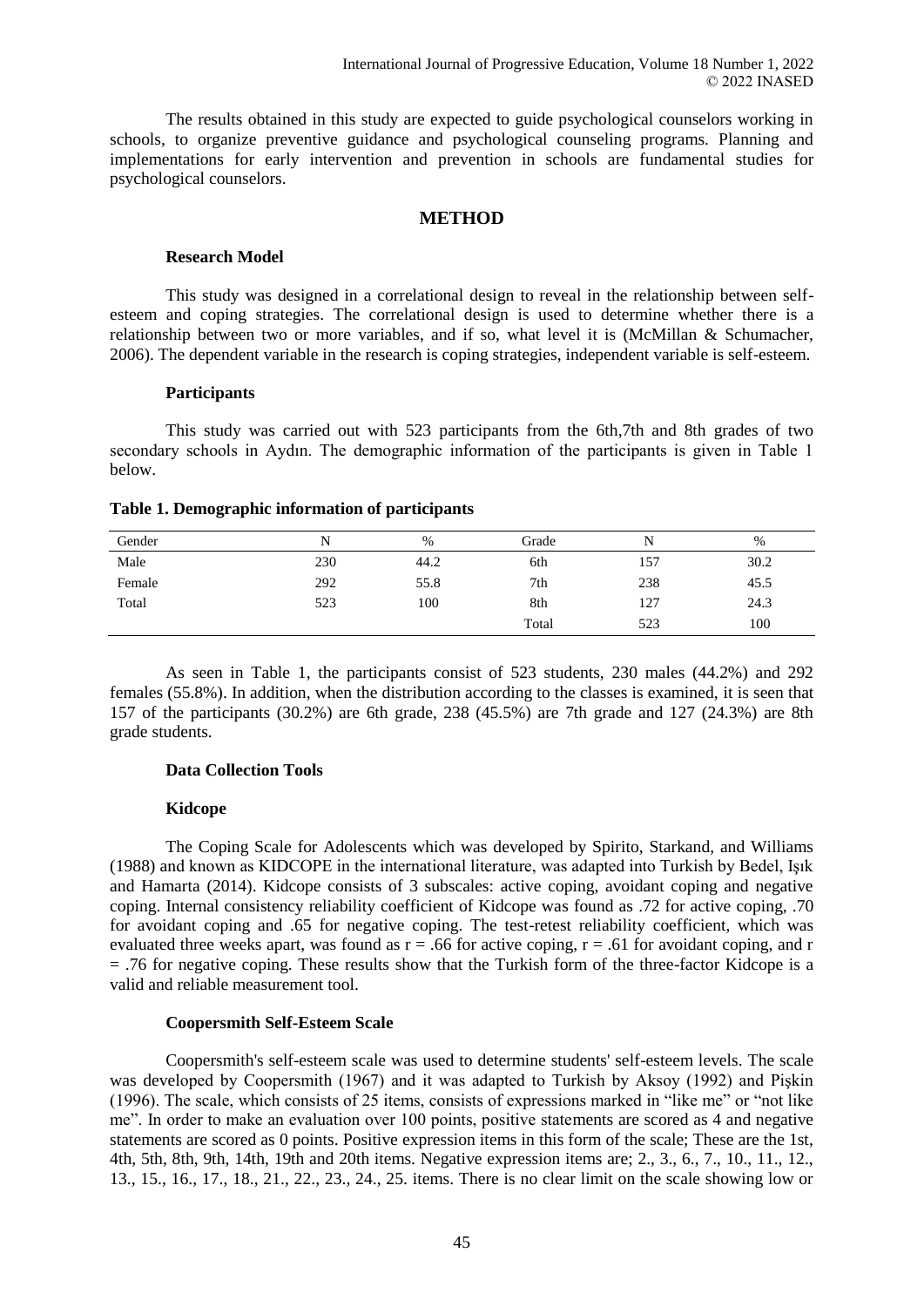high self-esteem level. Therefore, 50 points is considered average and evaluation is made according to whether self-esteem is lower or higher than average. If the scores are below the average, the selfesteem is low, and the above average self-esteem is high. In the adaptation of the scale to Turkish, the reliability coefficient was calculated as .76 and the internal consistency reliability coefficient as .81 (Pişkin, 1996).

#### **Data Collection and Analysis**

The scales were applied to the students in groups, including classrooms. Relationships between CSA scores and Coopersmith Self-Esteem Scale total score were analyzed using the Pearson Moments Multiplication Correlation Coefficient Technique. The predictive power of coping on selfesteem was tested by multiple regression analysis. Analyzes were made with IBM SPSS 20.0 package program.

#### **RESULTS**

Whether there is a significant relationship between coping and self-esteem was investigated using the Pearson Moments Multiplication Correlation Coefficient Technique. The results for testing these relationships are given in Table 2.

#### **Table 2. Pearson's correlation levels regarding the relationship between coping and self-esteem**

|                    |   | <b>Active Coping</b> | Avoiding<br>Coping | <b>Negative Coping</b> | <b>CSA Total Score</b> |
|--------------------|---|----------------------|--------------------|------------------------|------------------------|
|                    |   | .289***              | $-.262***$         | $-.420***$             | .149***                |
| <b>Self-Esteem</b> |   | .000                 | 000                | .000                   | .000                   |
|                    | N | 523                  | 523                | 523                    | 523                    |

\*\*\* p<.001

When Table 2 is examined, it is seen that there are significant and positive relationships between the variables of CSA total score ( $r = -1.149$ ,  $p < .001$ ) and active coping ( $r = .289$ ,  $p < .001$ ) and self-esteem.

On the other hand, it is observed that there is a significant and inverse relationship between avoiding coping ( $r = -1.262$ ,  $p < .001$ ) and negative coping ( $r = -1.420$ ,  $p < .001$ ) and self-esteem.

Accordingly, it is understood that as the self-esteem score increases, the total score and active coping score of CSA increase, while the avoidant coping and negative coping scores decrease.

#### **Findings Regarding Whether Coping Predicts Self-Esteem Significantly**

The power of coping to predict self-esteem was tested by multiple regression analysis and the results are given in Table 3.

|  |  |  |  | Table 3. Multiple regression analysis results regarding the power of coping to predict self-esteem |
|--|--|--|--|----------------------------------------------------------------------------------------------------|
|  |  |  |  |                                                                                                    |

| Variable                  | B        | Standard<br>Error |                          |           | p    | Binary                   | Partial<br>r             |
|---------------------------|----------|-------------------|--------------------------|-----------|------|--------------------------|--------------------------|
| Constant                  | 66.165   | .714              | $\overline{\phantom{0}}$ | 92.619    | .000 | $\overline{\phantom{0}}$ | $\overline{\phantom{a}}$ |
| <b>Active Coping</b>      | .528     | .077              | .289                     | 6.872     | .000 | .289                     | .292                     |
| Avoiding<br>Coping        | $-.858$  | .119              | $-.426$                  | $-7.209$  | .000 | $-.262$                  | $-.302$                  |
| Negative<br>Coping        | $-1.264$ | .114              | $-.479$                  | $-11.129$ | .000 | $-.420$                  | $-.440$                  |
| <b>CSA</b> Total<br>Score | .450     | .072              | .396                     | 6.211     | .000 | .149                     | .264                     |

 $R = 0.504$ ,  $R^2 = 0.254$ ,  $F(3,519) = 58.559$ ,  $p = 0.000$ 

When Table 3 is examined, it is seen that the coping variable has a high level and significant relationship with self-esteem ( $R = 0.50$ ,  $R2 = 0.25$ , p <.001). Accordingly, coping explains 25% of the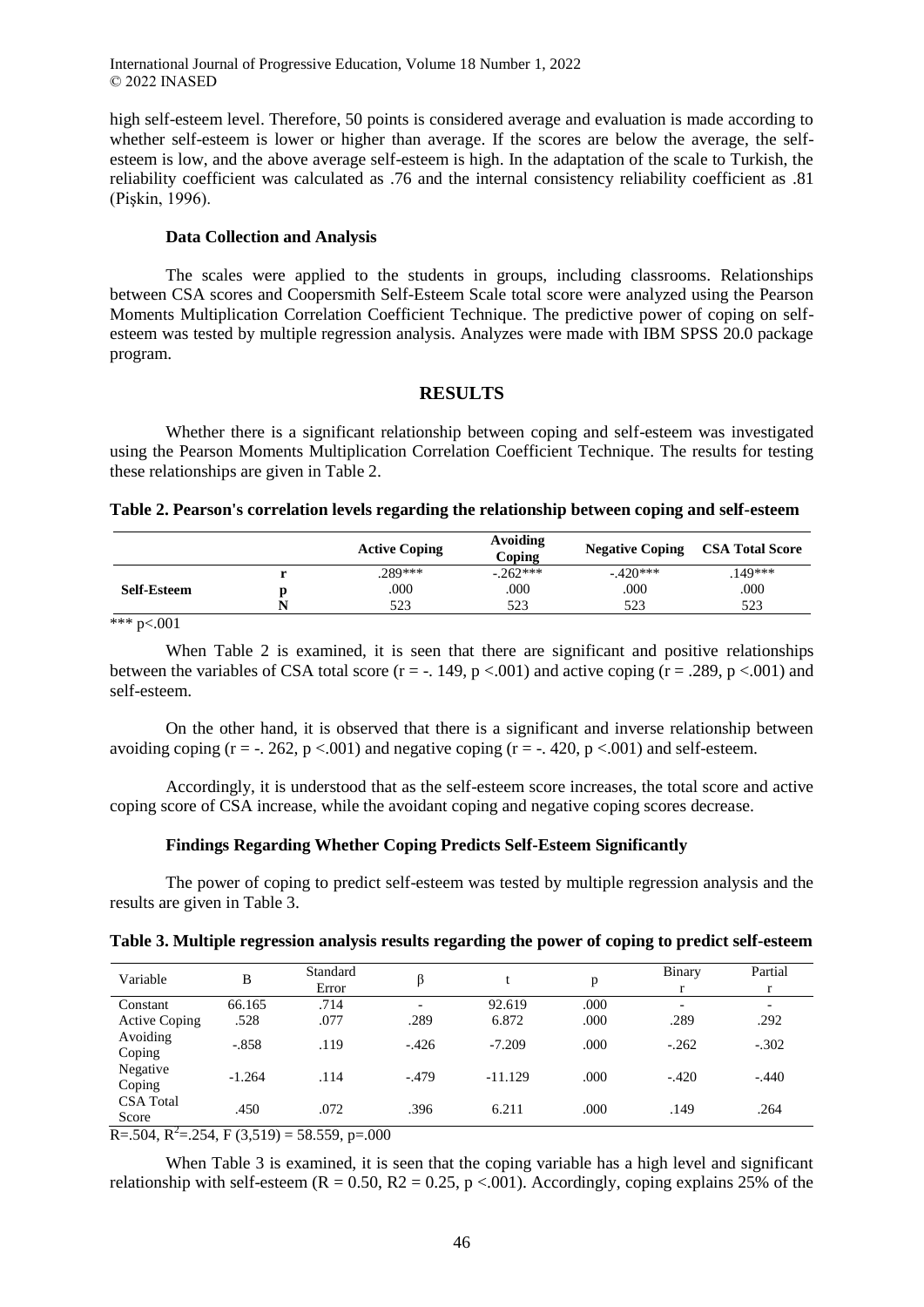total variance in self-esteem. According to the standardized regression coefficient, the order of relative importance of the predictor variables on self-esteem is as follows: negative coping, avoiding coping, CSA total score, and active coping. When the t-test I results regarding the significance of the regression coefficients are examined, it is seen that negative coping, avoiding coping, active coping and CSA total score are significant predictors on self-esteem.

## **DISCUSSION**

In the study, the relationship between self-esteem and coping strategies in secondary school students was examined and a significant relationship was found. Consistent with their search findings, there are studies in the literature showing that there is a positive relationship between self-esteem and coping strategies. The finding that there is a significant relationship between self-esteem and coping strategies obtained from the study is supported by other studies showing the significant relationship between self-esteem and coping strategies (Dolenc, 2015; Gücüyeter, 2003).

When adolescents use problem-focused coping, they deal with the problem in a more constructive way and feel better when dealing with a stressful situation. The use of an active coping strategy, which includes defining the problem, thinking about the solution options, applying and evaluating them, brings highly effective and functional results for the individual (Dolenc, 2015). Gücüyeter's (2003) study, which examined the relationship between the coping strategies used by adolescents and their self-acceptance levels. It was found that adolescents used more problem-solving and seeking social support strategies as their self-acceptance levels increased, and they used more avoidance strategies as their self-acceptance levels decreased supports the finding obtained from the study.

Findings obtained from other studies (D'Zurilla & Nezu, 2007; Hasegawa, 2018) support the findings of the study. In the study conducted by D 'Zurilla and Nezu (2007), it was concluded that positive emotions increase performance in the process of problem-solving, while negative emotions suppress or inhibit problem-solving performance. Negative emotions such as negative self-evaluation and fear of dealing with the problem decrease problem-solving efficiency. Rather than seeing problems as an unsolvable situation, positive emotions felt when they are perceived as situations that can be overcome somehow facilitate the effectiveness of the problem-solving process (D 'Zurilla &Nezu,2007; Nezu, Nezu, D' Zurilla, 2007).

Negative thoughts and interpretations about himself, situations and future events may lead to a negative orientation to the problem. These negative interpretations can lead to an avoidance style that prevents him from solving the problem (Hasegawa, 2018). The findings obtained from the results of previous studies on the subject, that individuals who have deficiencies in self-esteem are individuals who have weak social problem-solving skills (Warden & Mackinnon, 2003), and who have deficiency in acquiring and using effective coping strategies (Wagner, 1993) support the findings of the study. In another study (Aşıcı &Sarı,2021) the finding that coping strategies have a mediating effect on the relationship between well-being and cognitive flexibility supports the results of the study. The finding obtained from the study of Yıldırım and Demir (2017), that there is a negative relationship between self-esteem and self-inhibition, is similar to the findings of the study. As students' self-esteem increase, their self-inhibiting tendency decreases.

Those with high self-esteem can cope with the situation by using their positive characteristics alternately when they perceive a threat to their self-worth, but those with low self-esteem can be more fragile and develop a defensive attitude because their repertoire of positive traits is limited (Barutçu Yıldırım & Demir, 2017). Self-esteem is also important in demonstrating positive social behavior. It was found that there was a significant and positive relationship between positive social behaviors and self-esteem level, and a significant and negative relationship with negative social behaviors (Çutuk,2017).The finding of a positive relationship between social emotional health and self-esteem obtained from the study conducted by Petrulyte, Guogiene, and Rimiene (2019) can be stated to be similar to the findings of the study. As self-esteem increases, social and emotional health of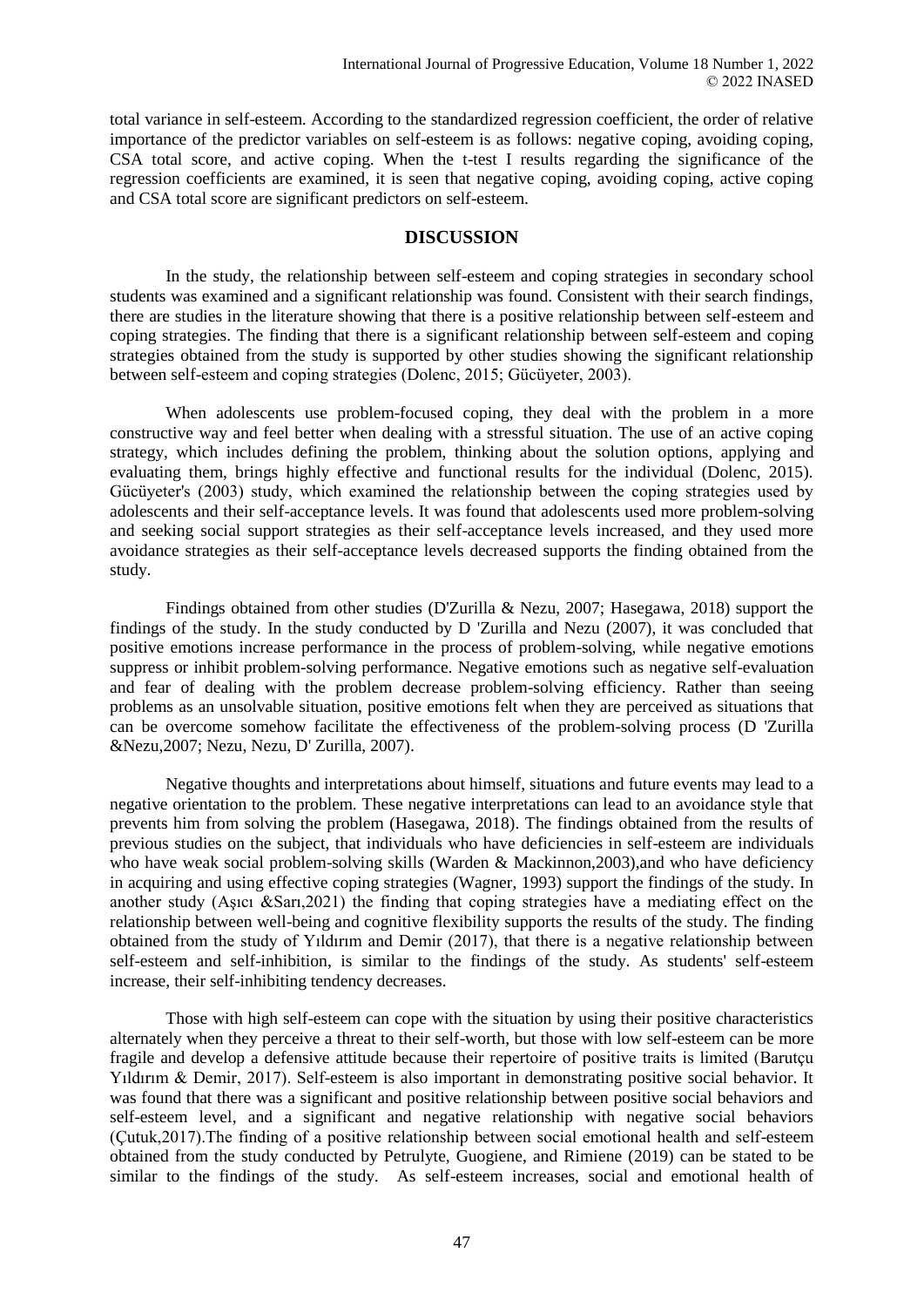adolescents also increases. It can be stated that the finding obtained by Moksnes (2018) in the study that there is a mutual relationship between self-esteem and mental health, and self-esteem positively predicts mental health,supports the study.

The finding obtained from another study (Çelenk&Peker,2020) that self-esteem has a full mediating effect between coping styles with stress and psychological well-being supports the findings of the study.

Self-esteem development of adolescents is important in coping with changes in daily life and the distressing situations that may arise from these changes. High self-esteem individuals exhibit a more challenging attitude towards the problem, and are able to identify and use more individual and contextual coping resources. Individuals with low self-esteem may make more negative evaluations about themselves and their sources of coping. They may have difficulties in researching and using coping resources to cope with the problematic situation (Moksnes, 2019).

## **SUGGESTIONS**

In this study, the relationship between self-esteem and coping strategies was examined and a significant relationship was found. It is very important to intensify consultation studies for families and teachers on attitudes that will nurture self-esteem in order to reach effective and productive results. In addition, it may be advisable to draw attention to the importance of students 'participation in the teaching process and feeling successful in the classroom in terms of increasing their self-esteem, and in this direction, they may be advised to organize activities at a quality and level that will increase students' sense of success. Efforts should be made to prepare intervention programs that support students emotionally and socially and strengthen their self-esteem. Programs that increase self-esteem in school environments should be prepared, implemented and it is important to develop group activities.

Considering that children with low self-esteem may have low self-esteem in their adulthood, they may be more prone to pathological (anxiety, depression, etc.) factors and this will prevent individuals from establishing healthy and social relationships. From this point of view, the preparation and implementation of self-esteem enhancing programs for students with low self-esteem at their schools will bring long-term positive and productive results. Within the scope of preventive guidance and psychological counseling activities, intervention programs can be created for students to gain awareness of coping strategies and to make effective coping strategies work. Within the scope of these studies, activities of personal-social counseling (social problem-solving, effective communication skills, assertiveness, social problem-solving, etc.) can be included in the development of coping strategies.

In the study conducted by Gücüyeter (2003), it was found that as the level of self-acceptance of adolescents increased, they used more active coping strategies in problem situations, and they used avoidance strategy as their level of self-acceptance decreased. Psycho education programs to increase students' self-esteem can be expanded.

Adolescents who face many emotional, physiological and psychological problems may not be at a sufficient level to use coping strategies effectively. Social support from family, teacher and friends is very important in dealing with the problems experienced effectively. It is very important to involve parents and teachers in the intervention studies that aim to provide students with the skills to use coping skills effectively.

In the regulation prepared by the Ministry of National Education (2017), the importance of raising awareness by using interviews, home visits and education programs in providing guidance service to families on this issue has been emphasized again. Seminars on the subject can be organized by field experts for the school administration, staff and teachers. Individual and group counseling can be used to improve effective coping strategies and self-esteem.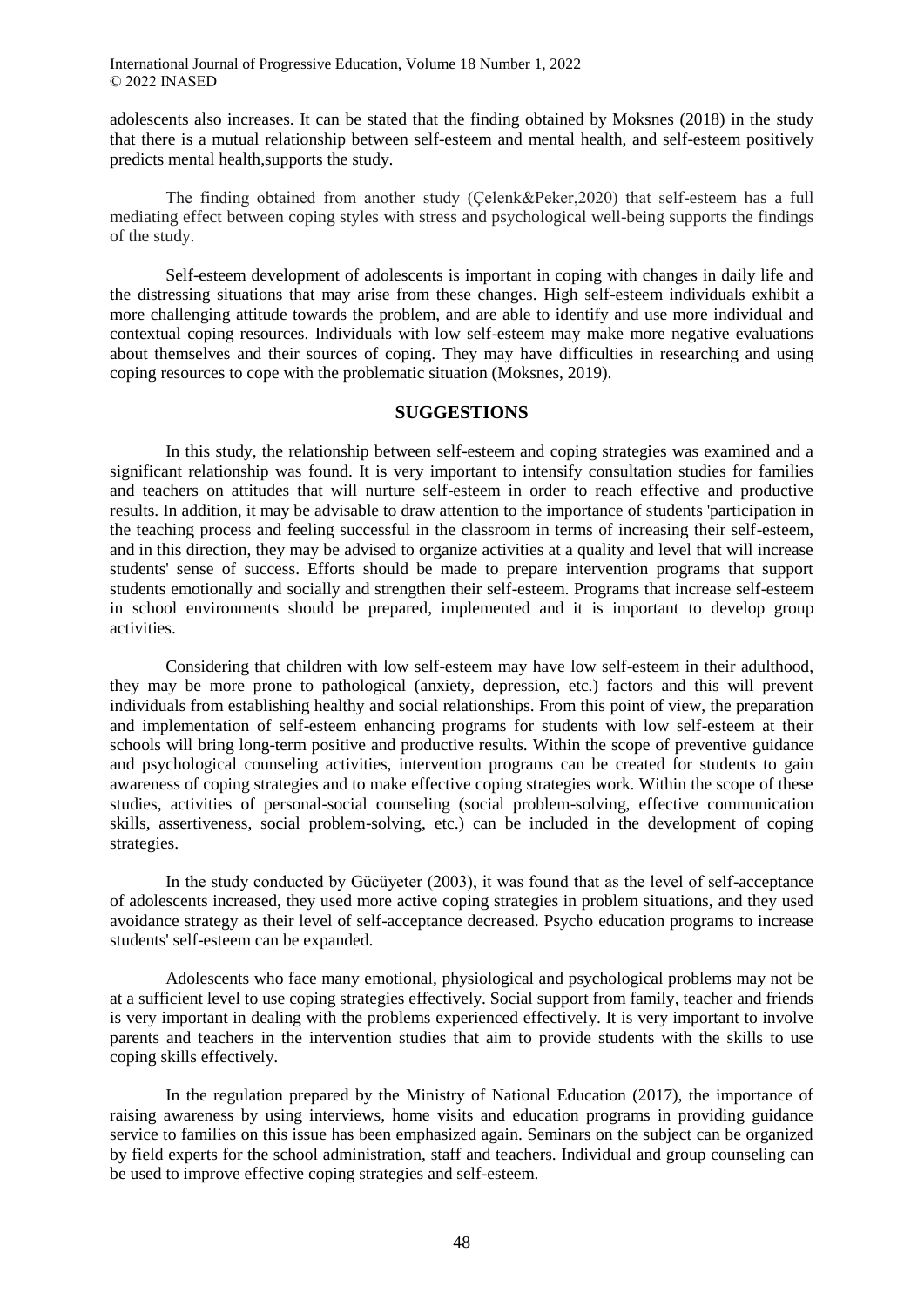## **LIMITATIONS**

This study contains some limitations on the characteristics of the study group. These limitations should be considered while generalizing the results. This study is limited to a sample of public secondary school students in Aydın. Working with students from public and private secondary schools in different cities can be enriched. Repeating similar studies in samples other than secondary school students (primary school and high school) will contribute to the literature. It is thought that the larger the size of the sample and its repetition on larger samples will be beneficial.

The data obtained from this study are only based on students' self-expression. In new research, teachers 'and parents' observations on coping strategies and self-esteem can be included.

## **REFERENCES**

- Akcan, E. (2018). *The relationship between self esteem and life satisfaction in high school students.*  Master's thesis, İstanbul Gelisim University, https://tez.yok.gov.tr /UlusalTezMerkezi/tezSorguSonucYeni.jsp.
- Akkuş-Çutuk, Z. (2017). Relations of 5th grade students' social skills with self-esteem and focus of control. *Bolu Abant Izzet Baysal University Journal of Faculty of Education, 17*(2*),* 505-525.
- Asıcı, E. & Sarı, H. İ. (2021). The mediating role of coping strategies in the relationship between cognitive flexibility and well-being. *Uluslararası Eğitim Araştırmacıları Dergisi/International Journal of Scholars in Education [UEADER-IJSE]*, 4(1), Advance online publication. Doi:10.52134/ueader.889204.
- Aydıner, S. (2017). *The examination of the relationship between computer addiction and self esteem of middle school students.* Master's thesis, İstanbul Commerce University, http://acikerisim.ticaret.edu.tr/xmlui/handle/11467/2028.
- Bedel, A. & Kutlu, A. (2018). Examining coping strategies in accordance with perceived social support. *Bingöl University Journal of Social Sciences Institute, 8*(15*),* 107-121.
- Bedel, A., Işık, & Hamarta, E. (2014). Psychometric Properties of the KIDCOPE in Turkish Adolescents, *Education and Science, 39,* 227-235.
- Bednar, R. L., & Peterson, S. R. (1989). *Self-esteem: Paradoxes and innovations in clinical theory and practice.* American Psychological Association.
- Carver, C. S., Scheier, M. F. & Weintraub, J. K. (1989). Assessing coping strategies: A theoretically based approach. *Journal of Personality and Social Psychology*, *56,* 267-283.
- Çelenk, B. & Peker, A. (2020). Mediating Role Of Self-Esteem On The Relationship Between Coping With Stress And Psychological Well-Being in Adolescents. *Eurasian Journal of Researches in Social and Economics*, *7*(4),147-162.
- *Danışmanlık tedbiri uygulamaları el kitabı* [Counseling measure implementation handbook] (2015). Republic of Turkey Ministry of National Education.
- Demir, A. & Yıldırım, B. (2017). The Role Of Self-Esteem, Self-Compassion, and Academic Self-Efficacy in Predicting Self-Handicapping, *Ege Journal of Education*,18, 676-701.
- Dolenc, P. (2015). Anxiety, self-esteem and coping with stress in secondary school students in relation to involvement in organized sports. *Slovenian Journal of Public Health, 54*(3), 222–229.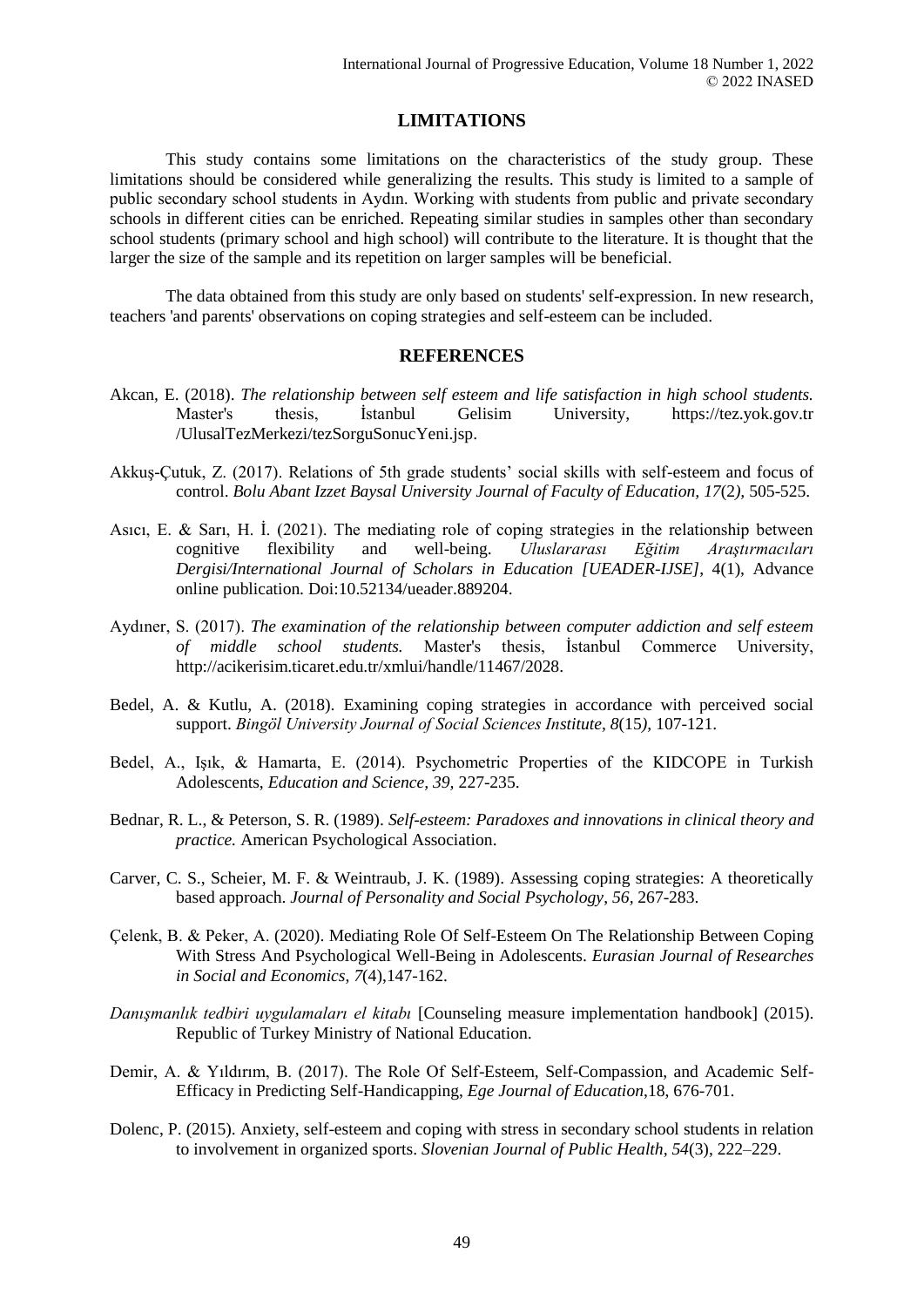- Folkman, S., Lazarus, R. S., Gruen, R. J., & DeLongis, A. (1986). Appraisal, coping, health status, and psychological symptoms. *Journal of personality and social psychology*, *50*(3), 571–579. https://doi.org/10.1037//0022-3514.50.3.571.
- Fuente, A.D., Chang, E.C., Cardeñoso, O., & Chang, O.D. (2019). The psychological impact of social problem solving under stress in adults: Debased life satisfaction, heightened depressed mood, or both? *Personality and Individual Differences, 146*, 46-52.
- Gardner, A. A., & Lambert, C. A. (2019). Examining the interplay of self-esteem, trait-emotional intelligence, and age with depression across adolescence. *Journal of adolescence*, *71*, 162– 166. https://doi.org/10.1016/j.adolescence.2019.01.008
- Gücüyeter, N. (2003). *The Relationship between coping strategies and level of self -acceptance of high school students.* Master's thesis, Dokuz Eylül University Institute of Educational Sciences.
- Gürler, A. (2017). Examining the relationship between self-esteem and parental attitudes in adolescents: Başakşehir case. Master's thesis, İstanbul Commerce University, http://acikerisim.ticaret.edu.tr/xmlui/handle/11467/2032.
- Hasegawa, A., Kunisato, Y., Morimoto, H., Nishimura, H., & Matsuda, Y. (2018). How do Rumination and Social Problem Solving Intensify Depression? A Longitudinal Study. *Journal of rational-emotive and cognitive-behavior therapy: RET*, *36*(1), 28–46.
- Işık, E.&Bedei,A.(2015). Relationship of Coping Strategies to Subjective Well-Being among Adolescents. *Selçuk University,The Journal of Instıtute of Social Sciences*, *34*, 53-60
- Karataş, Z.&Çakar,S.F.(2011).Self-Esteem and Hopelessness, and Resiliency: An Exploratory Study of Adolescents in Turkey. *International Education Studies*, *4*(4); 84-91.
- Lazarus, R. S. & Folkman, S. (1984). *Stress, appraisal, and coping*. Springer.
- Masselink, M., Van Roekel, E., & Oldehinkel, A. J. (2018). Self-esteem in early adolescence as predictor of depressive symptoms in late adolescence and early adulthood: The mediating role of motivational and social factors. *Journal of Youth and Adolescence*, *47*(5), 932–946.
- McMillan, J.H. and Schumacher, S. 2006. Research in education: Evidence-based inquiry. New York: Pearson
- Minev, M., Petrova, B., Mineva, K., Petkova,M., & Strebkova,R.(2018). Self-Esteem In Adolescents. *Trakia Journal of Sciences*, 2, 114-118.
- Moksnes, U. K., & Reidunsdatter, R. J. (2019). Self-esteem and mental health in adolescents-level and stability during a school year. *Norsk Epidemiologi*, *28*(1-2). https://doi.org/10.5324/nje.v28i1-2.3052.
- Orth, U., Robins, R. W., Meier, L. L., & Conger, R. D. (2016). Refining the vulnerability model of low self-esteem and depression: Disentangling the effects of genuine self-esteem and narcissism. *Journal of Personality and Social Psychology, 110*(1), 133–149.
- Petrulythe, A., Guogiene,V. & Rimiene, V.(2019). Adolescent Social Emotional Health, Empathy and Self-esteem: Preliminary Validation of The Linthuian Version of the SEHS-S Questionnaire. *Psychology in Russia: State of the Art*, *12*(4),196-209.
- Sarıkaya, A. (2015). The Correlation Between Self-Esteem Level and Pyschological Resilience of Adolescents Aged 14-18, Master's Thesis, İstanbul Bilim University, Institute for Social Sciences, 2015.